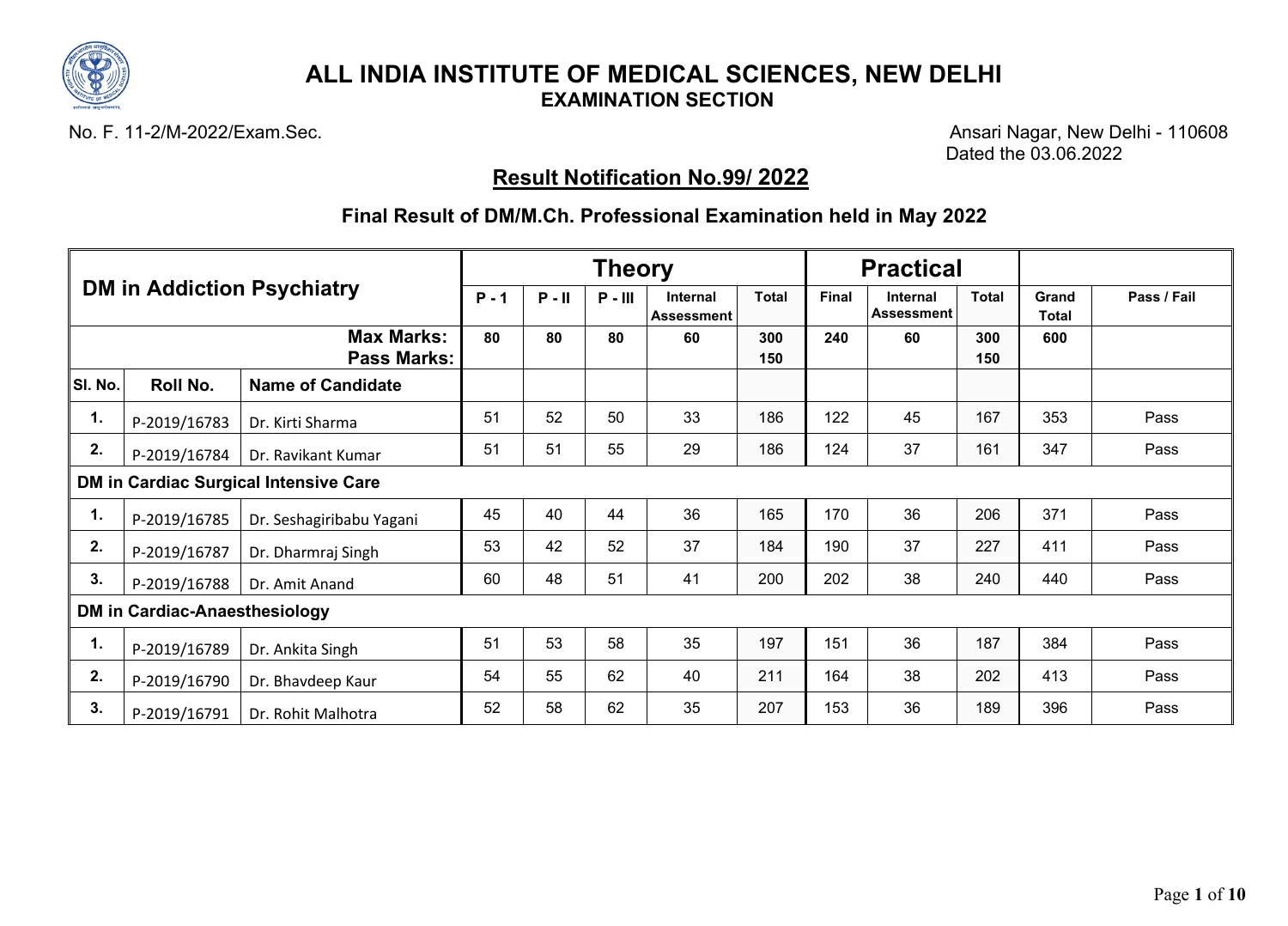

No. F. 11-2/M-2022/Exam.Sec. Ansari Nagar, New Delhi - 110608 Dated the 03.06.2022

# **Result Notification No.99/ 2022**

|         | <b>DM in Cardiology</b>            |                                                             |         |          | <b>Theory</b> |                                      |              |       | <b>Practical</b>                     |              |                       |             |
|---------|------------------------------------|-------------------------------------------------------------|---------|----------|---------------|--------------------------------------|--------------|-------|--------------------------------------|--------------|-----------------------|-------------|
|         |                                    |                                                             | $P - 1$ | $P - II$ | $P - III$     | <b>Internal</b><br><b>Assessment</b> | <b>Total</b> | Final | <b>Internal</b><br><b>Assessment</b> | <b>Total</b> | Grand<br><b>Total</b> | Pass / Fail |
|         |                                    | <b>Max Marks:</b><br><b>Pass Marks:</b>                     | 80      | 80       | 80            | 60                                   | 300<br>150   | 240   | 60                                   | 300<br>150   | 600                   |             |
| SI. No. | Roll No.                           | <b>Name of Candidate</b>                                    |         |          |               |                                      |              |       |                                      |              |                       |             |
| 1.      | P-2019/16792                       | Dr. Sumit Kumar                                             | 54      | 52       | 49            | 42                                   | 197          | 156   | 42                                   | 198          | 395                   | Pass        |
| 2.      | P-2019/16793                       | Dr. Asharam Panda                                           | 54      | 49       | 47            | 40                                   | 190          | 161   | 40                                   | 201          | 391                   | Pass        |
| 3.      | P-2019/16794                       | Dr. Jeedigunta Mahidhar                                     | 48      | 53       | 42            | 38                                   | 181          | 150   | 38                                   | 188          | 369                   | Pass        |
|         |                                    | DM in Cardiovascular Radiology & Endovascular Interventions |         |          |               |                                      |              |       |                                      |              |                       |             |
| 1.      | P-2019/16839                       | Dr. Mansi Verma                                             | 61      | 61       | 55            | 40                                   | 217          | 160   | 40                                   | 200          | 417                   | Pass        |
|         | <b>DM in Clinical Hematology</b>   |                                                             |         |          |               |                                      |              |       |                                      |              |                       |             |
| 1.      | P-2019/16795                       | Dr. Gudala Stitha Pragna                                    | 49      | 49       | 47            | 38                                   | 183          | 163   | 45                                   | 208          | 391                   | Pass        |
| 2.      | P-2019/16796                       | Dr. Dangudubiyyam Sri<br>Krishna Sahitya                    | 58      | 53       | 46            | 39                                   | 196          | 183   | 43                                   | 226          | 422                   | Pass        |
|         | <b>DM in Clinical Pharmacology</b> |                                                             |         |          |               |                                      |              |       |                                      |              |                       |             |
| 1.      | P-2019/16797                       | Dr. Vangaveti Sneha                                         | 57      | 59       | 54            | 39                                   | 209          | 176   | 44                                   | 220          | 429                   | Pass        |
| 2.      | P-2019/16798                       | Dr. Archana                                                 | 59      | 59       | 54            | 39                                   | 211          | 169   | 45                                   | 214          | 425                   | Pass        |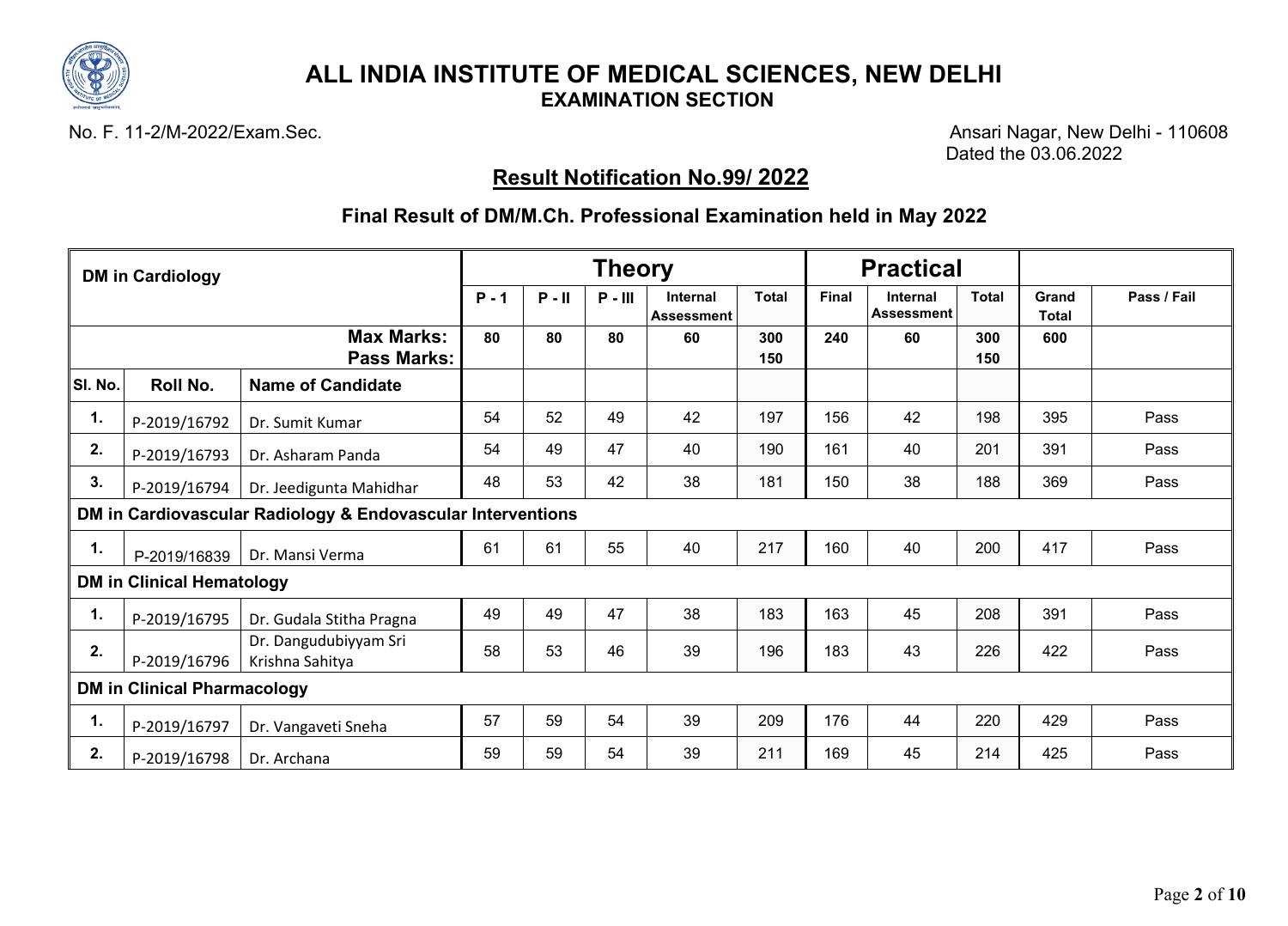

No. F. 11-2/M-2022/Exam.Sec. Ansari Nagar, New Delhi - 110608 Dated the 03.06.2022

# **Result Notification No.99/ 2022**

|         | <b>DM in Critical Care Medicine</b> |                                         |         |          | <b>Theory</b> |                        |              | <b>Practical</b> |                               |              |                       |             |
|---------|-------------------------------------|-----------------------------------------|---------|----------|---------------|------------------------|--------------|------------------|-------------------------------|--------------|-----------------------|-------------|
|         |                                     |                                         | $P - 1$ | $P - II$ | $P - III$     | Internal<br>Assessment | <b>Total</b> | Final            | Internal<br><b>Assessment</b> | <b>Total</b> | Grand<br><b>Total</b> | Pass / Fail |
|         |                                     | <b>Max Marks:</b><br><b>Pass Marks:</b> | 80      | 80       | 80            | 60                     | 300<br>150   | 240              | 60                            | 300<br>150   | 600                   |             |
| SI. No. | Roll No.                            | <b>Name of Candidate</b>                |         |          |               |                        |              |                  |                               |              |                       |             |
| 1.      | P-2019/16799                        | Dr. Balaji R                            | 52      | 52       | 48            | 33                     | 185          | 142              | 39                            | 181          | 366                   | Pass        |
| 2.      | P-2019/16800                        | Dr. Zahid Majeed Nadaf                  | 40      | 48       | 51            | 31                     | 170          | 139              | 32                            | 171          | 341                   | Pass        |
| 3.      | P-2019/16801                        | Dr. Ajeetviswanath TP                   | 53      | 60       | 58            | 41                     | 212          | 163              | 40                            | 203          | 415                   | Pass        |
|         | <b>DM in Endocrinology</b>          |                                         |         |          |               |                        |              |                  |                               |              |                       |             |
| 1.      | P-2019/16802                        | Dr. Uthara Elsa Mathew                  | 57      | 58       | 58            | 36                     | 209          | 156              | 36                            | 192          | 401                   | Pass        |
| 2.      | P-2019/16803                        | Dr. Kiran Kumar Golla                   | 51      | 60       | 57            | 36                     | 204          | 149              | 34                            | 183          | 387                   | Pass        |
| 3.      | P-2019/16805                        | Dr. Tejaswi V                           | 49      | 53       | 49            | 33                     | 184          | 132              | 30                            | 162          | 346                   | Pass        |
|         | <b>DM in Gastroenterology</b>       |                                         |         |          |               |                        |              |                  |                               |              |                       |             |
| 1.      | P-2019/16806                        | Dr. Yegurla Jatin                       | 50      | 50       | 46            | 39.6                   | 185.6        | 160              | 40                            | 200          | 386                   | Pass        |
| 2.      | P-2019/16807                        | Dr. Vaishnav Manas<br>Bhadreshbhai      | 54      | 50       | 44            | 37.4                   | 185.4        | 155              | 35                            | 190          | 375                   | Pass        |
| 3.      | P-2019/16808                        | Dr. Sandeep Kumar Mundhra               | 49      | 50       | 44            | 39.4                   | 182.4        | 156              | 32                            | 188          | 370                   | Pass        |
| 4.      | P-2019/16809                        | Dr. Shubham Prasad                      | 52      | 50       | 45            | 37.4                   | 184.4        | 158              | 34                            | 192          | 376                   | Pass        |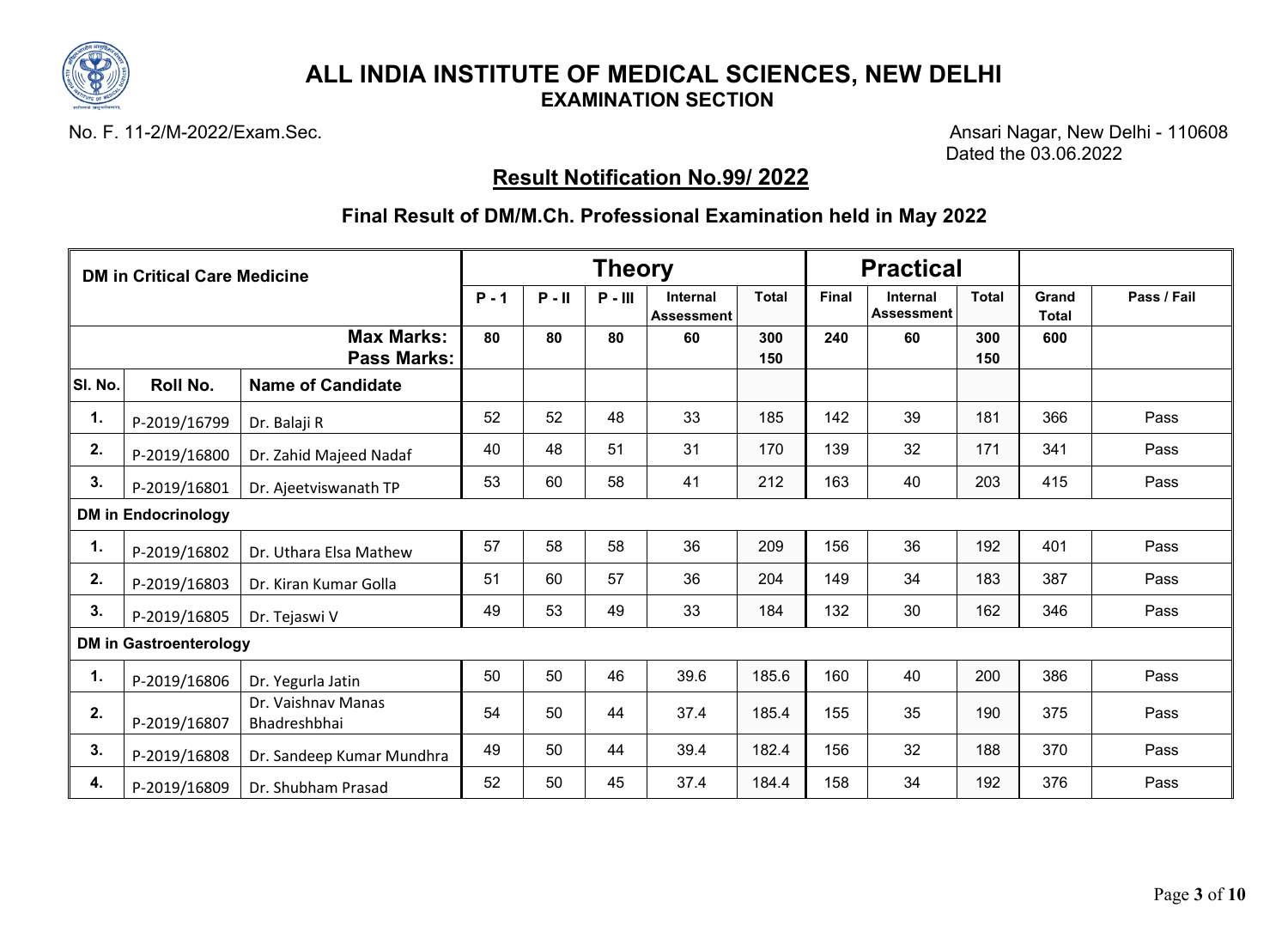

No. F. 11-2/M-2022/Exam.Sec. Ansari Nagar, New Delhi - 110608 Dated the 03.06.2022

# **Result Notification No.99/ 2022**

|         | <b>DM in Hematopathology</b>     |                                         |         |          | <b>Theory</b> |                               |              | <b>Practical</b> |                                      |              |                       |             |
|---------|----------------------------------|-----------------------------------------|---------|----------|---------------|-------------------------------|--------------|------------------|--------------------------------------|--------------|-----------------------|-------------|
|         |                                  |                                         | $P - 1$ | $P - II$ | $P - III$     | <b>Internal</b><br>Assessment | <b>Total</b> | <b>Final</b>     | <b>Internal</b><br><b>Assessment</b> | <b>Total</b> | Grand<br><b>Total</b> | Pass / Fail |
|         |                                  | <b>Max Marks:</b><br><b>Pass Marks:</b> | 80      | 80       | 80            | 60                            | 300<br>150   | 240              | 60                                   | 300<br>150   | 600                   |             |
| SI. No. | Roll No.                         | <b>Name of Candidate</b>                |         |          |               |                               |              |                  |                                      |              |                       |             |
| 1.      | P-2019/16810                     | Dr. Sarjana                             | 48      | 57       | 47            | 39                            | 191          | 178              | 45                                   | 223          | 414                   | Pass        |
| 2.      | P-2019/16811                     | Dr. Lakshita Singh                      | 47      | 56       | 55            | 38                            | 196          | 184              | 45                                   | 229          | 425                   | Pass        |
| 3.      | P-2019/16812                     | Dr. H.Rama                              | 44      | 57       | 63            | 37                            | 201          | 187              | 42                                   | 229          | 430                   | Pass        |
|         | <b>DM in Infectious Diseases</b> |                                         |         |          |               |                               |              |                  |                                      |              |                       |             |
| 1.      | P-2016/14504                     | Dr. Shivdas Rajaram Naik                | 49      | 47.2     | 51            | 31.5                          | 179          | 133              | 38                                   | 171          | 350                   | Pass        |
| 2.      | P-2016/14505                     | Dr. Vishakh C Keri                      | 49.5    | 39.2     | 46.5          | 35                            | 170          | 140              | 39                                   | 179          | 349                   | Pass        |
| 3.      | P-2016/14506                     | Dr. Sameer Abdul Samad                  | 47      | 44       | 46.5          | 32                            | 170          | 121              | 38                                   | 159          | 329                   | Pass        |
| 4.      | P-2016/14507                     | Dr. Rohit Kumar                         | 41      | 46.4     | 46.5          | 32                            | 166          | 142              | 35                                   | 177          | 343                   | Pass        |
| 5.      | P-2016/14508                     | Dr. Anivita Aggarwal                    | 46      | 45.6     | 48.5          | 36                            | 176          | 139              | 41                                   | 180          | 356                   | Pass        |
| 6.      | P-2019/16813                     | Dr. Devashish Desai                     | 44      | 52.4     | 49            | 36.5                          | 182          | 163              | 36                                   | 199          | 381                   | Pass        |
| 7.      | P-2019/16814                     | Dr. Niranjan Mahishi                    | 37.5    | 52       | 42.5          | 33                            | 165          | 146              | 40                                   | 186          | 351                   | Pass        |
| 8.      | P-2019/16815                     | Dr. Aakashneel Bhattacharya             | 47.5    | 46.8     | 51            | 36                            | 181          | 133              | 35                                   | 168          | 349                   | Pass        |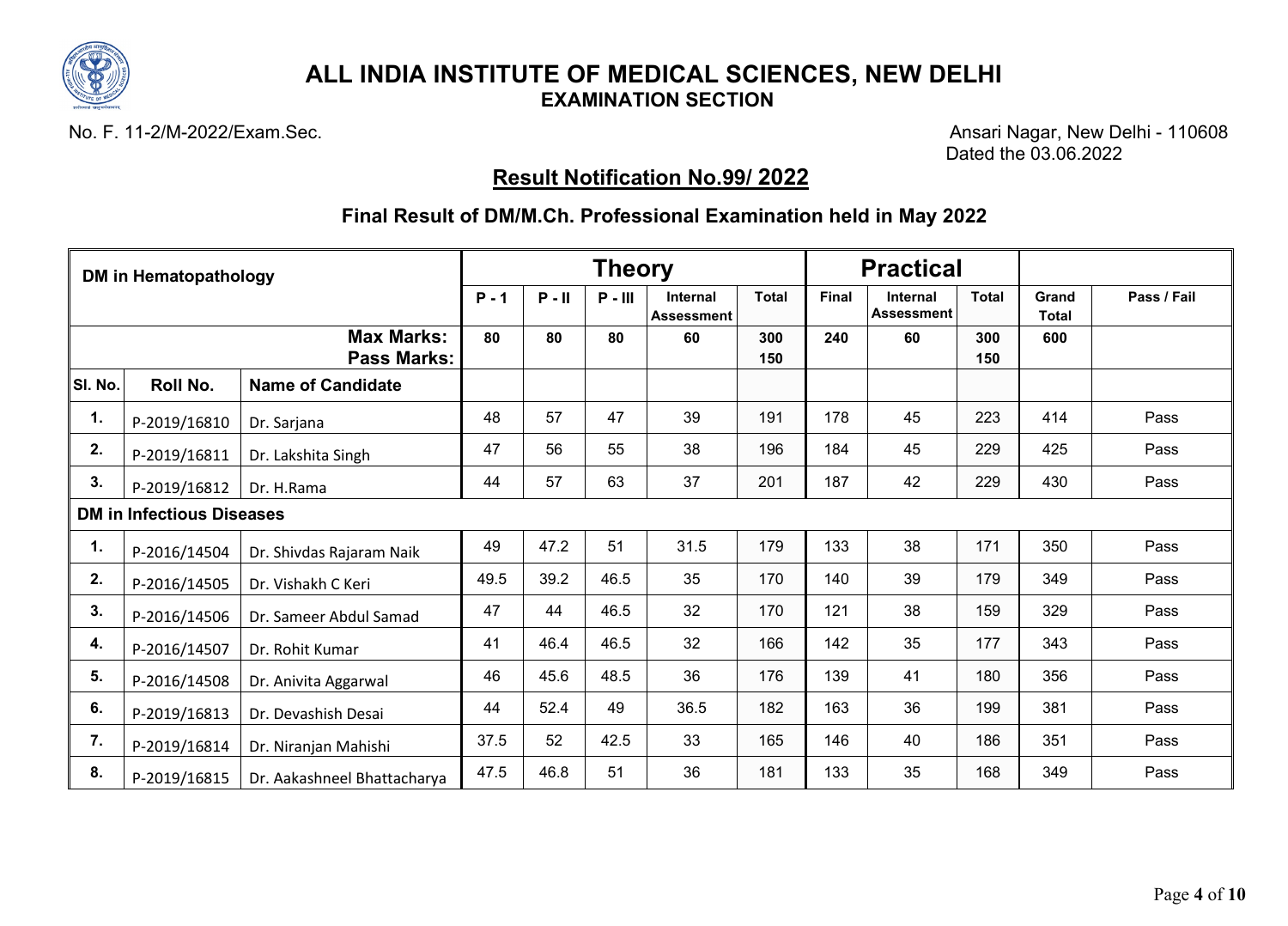

No. F. 11-2/M-2022/Exam.Sec. Ansari Nagar, New Delhi - 110608 Dated the 03.06.2022

# **Result Notification No.99/ 2022**

|         | <b>DM in Medical Genetics</b> |                                         |         |          | <b>Theory</b> |                               |              | <b>Practical</b> |                               |              |                       |             |
|---------|-------------------------------|-----------------------------------------|---------|----------|---------------|-------------------------------|--------------|------------------|-------------------------------|--------------|-----------------------|-------------|
|         |                               |                                         | $P - 1$ | $P - II$ | $P - III$     | <b>Internal</b><br>Assessment | <b>Total</b> | Final            | Internal<br><b>Assessment</b> | <b>Total</b> | Grand<br><b>Total</b> | Pass / Fail |
|         |                               | <b>Max Marks:</b><br><b>Pass Marks:</b> | 80      | 80       | 80            | 60                            | 300<br>150   | 240              | 60                            | 300<br>150   | 600                   |             |
| SI. No. | Roll No.                      | <b>Name of Candidate</b>                |         |          |               |                               |              |                  |                               |              |                       |             |
| 1.      | P-2018/16075                  | Dr. Bhawana Aggarwal                    | 44      | 58       | 47            | 40                            | 189          | 157              | 39                            | 196          | 385                   | Pass        |
| 2.      | P-2019/16816                  | Dr. Endrakanti Mounika                  | 54      | 57       | 48            | 44                            | 203          | 162              | 45                            | 207          | 410                   | Pass        |
|         | <b>DM in Medical Oncology</b> |                                         |         |          |               |                               |              |                  |                               |              |                       |             |
| 1.      | P-2019/16817                  | Dr. Annie Kanchan Baa                   | 60      | 58       | 55            | 45                            | 218          | 146              | 47                            | 193          | 411                   | Pass        |
| 2.      | P-2019/16818                  | Dr. Neha Pathak                         | 54      | 53       | 53            | 41                            | 201          | 137              | 43                            | 180          | 381                   | Pass        |
| 3.      | P-2019/16819                  | Dr. Ghazal Tansir                       | 53      | 52       | 51            | 41                            | 197          | 149              | 42                            | 191          | 388                   | Pass        |
| 4.      | P-2019/16820                  | Dr. Sudhir Kumar                        | 47      | 49       | 47            | 36                            | 179          | 145              | 46                            | 191          | 370                   | Pass        |
| 5.      | P-2019/16424                  | Dr. Azgar Abdul Rasheed                 | 49      | 53       | 48            | 32                            | 182          | 121              | 33                            | 154          | 336                   | Pass        |
|         | <b>DM in Neonatology</b>      |                                         |         |          |               |                               |              |                  |                               |              |                       |             |
| 1.      | P-2019/16428                  | Dr. Deepika                             | 61      | 57       | 49            | 42                            | 209          | 154              | 40                            | 194          | 403                   | Pass        |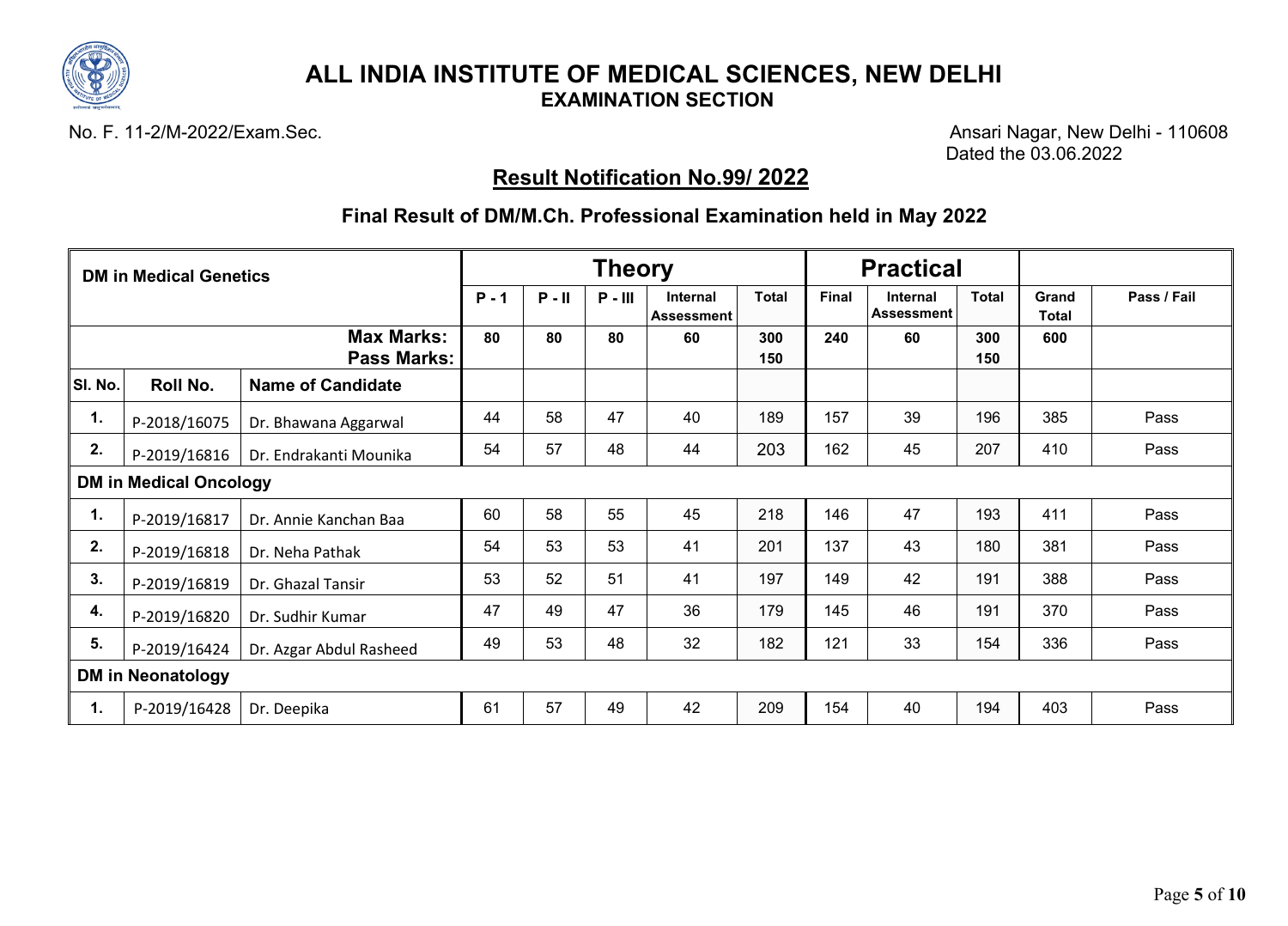

No. F. 11-2/M-2022/Exam.Sec. Ansari Nagar, New Delhi - 110608 Dated the 03.06.2022

# **Result Notification No.99/ 2022**

|         | DM in Neuro-Anaesthesiology & Critical Care |                                         |          |           | <b>Theory</b>                 |              |              | <b>Practical</b>              |              |                       |             |      |
|---------|---------------------------------------------|-----------------------------------------|----------|-----------|-------------------------------|--------------|--------------|-------------------------------|--------------|-----------------------|-------------|------|
|         |                                             | $P - 1$                                 | $P - II$ | $P - III$ | Internal<br><b>Assessment</b> | <b>Total</b> | <b>Final</b> | Internal<br><b>Assessment</b> | <b>Total</b> | Grand<br><b>Total</b> | Pass / Fail |      |
|         |                                             | <b>Max Marks:</b><br><b>Pass Marks:</b> | 80       | 80        | 80                            | 60           | 300<br>150   | 240                           | 60           | 300<br>150            | 600         |      |
| SI. No. | Roll No.                                    | <b>Name of Candidate</b>                |          |           |                               |              |              |                               |              |                       |             |      |
| 1.      | P-2019/16431                                | Dr. Swapnil Patel                       | 56       | 53        | 60                            | 35           | 204          | 150                           | 38           | 188                   | 392         | Pass |
| 2.      | P-2019/16821                                | Dr. Kali Charan Das                     | 61       | 61        | 62                            | 31           | 215          | 173                           | 36           | 209                   | 424         | Pass |
| 3.      | P-2019/16822                                | Dr. J S Rahul                           | 54       | 49        | 57                            | 34           | 194          | 159                           | 35           | 194                   | 388         | Pass |
| 4.      | P-2019/16823                                | Dr. Arjun Balakrishnan                  | 49       | 46        | 49                            | 31           | 175          | 161                           | 37           | 198                   | 373         | Pass |
|         | <b>DM in Neurology</b>                      |                                         |          |           |                               |              |              |                               |              |                       |             |      |
| 1.      | P-2018/16091                                | Dr. Priyanka Sehrawat                   | 71       | 60        | 61                            | 50           | 242          | 160                           | 50           | 210                   | 452         | Pass |
| 2.      | P-2019/16824                                | Dr. Vibhor Upadhyay                     | 62       | 49        | 54                            | 45           | 210          | 152                           | 55           | 207                   | 417         | Pass |
| 3.      | P-2019/16825                                | Dr. Rahul Singh Oinam                   | 40       | 40        | 40                            | 50           | 170          | 150                           | 55           | 205                   | 375         | Pass |
| 4.      | P-2019/16826                                | Dr. Prashant Bhatele                    | 54       | 42        | 49                            | 45           | 190          | 140                           | 48           | 188                   | 378         | Pass |
| 5.      | P-2019/16827                                | Dr. Deepak Yadav                        | 57       | 41        | 42                            | 45           | 185          | 154                           | 48           | 202                   | 387         | Pass |
| 6.      | P-2019/16828                                | Dr. Archana Sharma                      | 64       | 54        | 59                            | 50           | 227          | 165                           | 58           | 223                   | 450         | Pass |
| 7.      | P-2019/16829                                | Dr. Govinda Siripurapu                  | 49       | 40        | 43                            | 45           | 177          | 130                           | 45           | 175                   | 352         | Pass |
| 8.      | P-2019/16830                                | Dr. Mohit Anand                         | 47       | 40        | 44                            | 45           | 176          | 155                           | 55           | 210                   | 386         | Pass |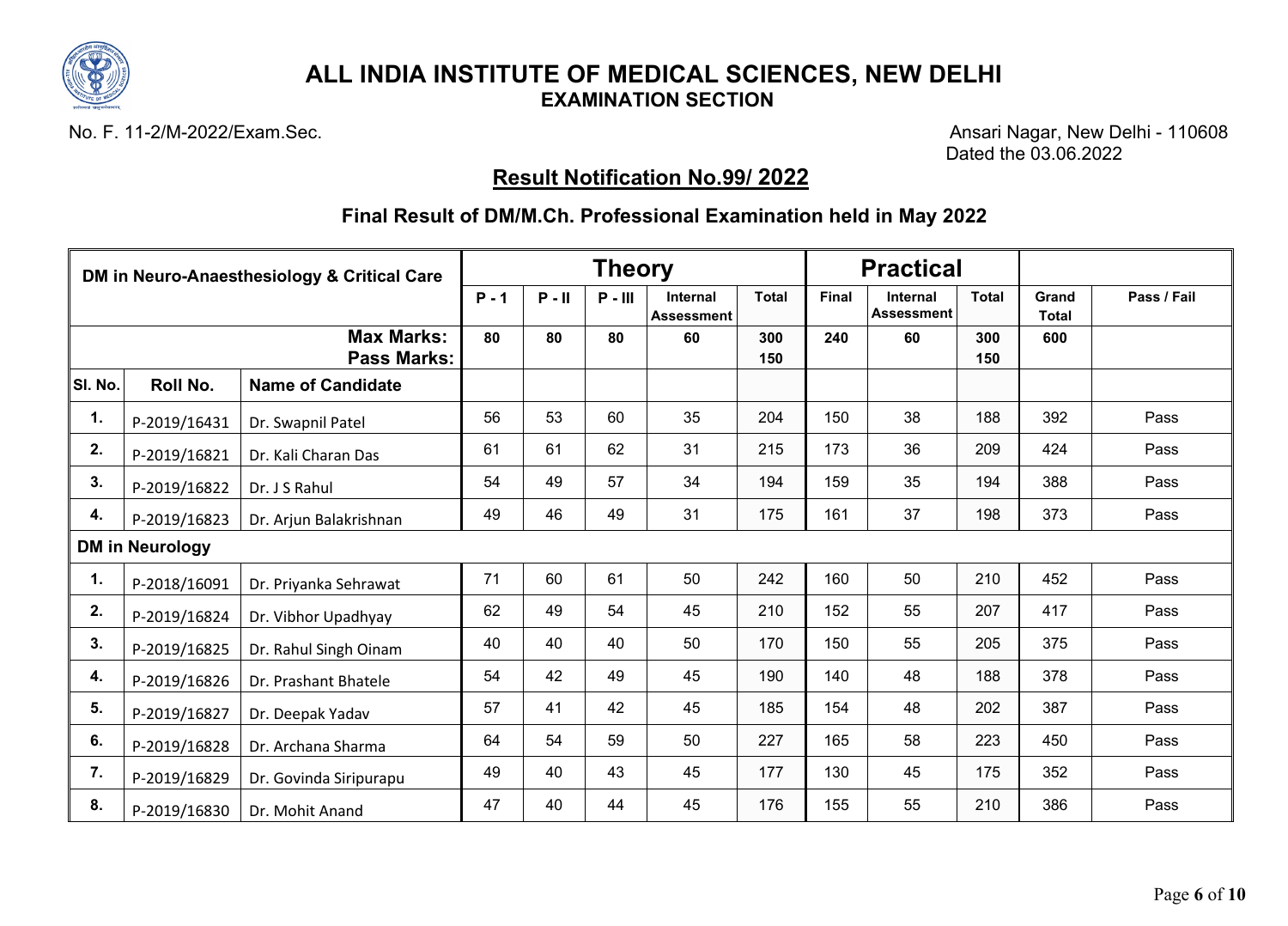

No. F. 11-2/M-2022/Exam.Sec. Ansari Nagar, New Delhi - 110608 Dated the 03.06.2022

# **Result Notification No.99/ 2022**

|         | <b>DM in Onco-Anesthesia</b>      |                                         |         |          | <b>Theory</b> |                                      |              |       | <b>Practical</b>              |              |                       |               |
|---------|-----------------------------------|-----------------------------------------|---------|----------|---------------|--------------------------------------|--------------|-------|-------------------------------|--------------|-----------------------|---------------|
|         |                                   |                                         | $P - 1$ | $P - II$ | $P - III$     | <b>Internal</b><br><b>Assessment</b> | <b>Total</b> | Final | Internal<br><b>Assessment</b> | <b>Total</b> | Grand<br><b>Total</b> | Pass / Fail   |
|         |                                   | <b>Max Marks:</b><br><b>Pass Marks:</b> | 80      | 80       | 80            | 60                                   | 300<br>150   | 240   | 60                            | 300<br>150   | 600                   |               |
| SI. No. | Roll No.                          | <b>Name of Candidate</b>                |         |          |               |                                      |              |       |                               |              |                       |               |
| 1.      | P-2019/16445                      | Dr. Ruchi Singh                         | 61      | 52       | 52            | 49                                   | 214          | 171   | 36                            | 207          | 421                   | Pass          |
| 2.      | P-2019/16447                      | Dr. Riniki Sarma                        | 62      | 51       | 53            | 42                                   | 208          | 182   | 36                            | 218          | 426                   | Pass          |
| 3.      | P-2019/16831                      | Dr. Mahajan Jitendra<br>Subhash         | 54      | 48       | 54            | 38                                   | 194          | 155   | 40                            | 195          | 389                   | Pass          |
| 4.      | P-2019/16832                      | Dr. Khushboo Pandey                     | 55      | 47       | 51            | 41                                   | 194          | 198   | 40                            | 238          | 432                   | Pass          |
|         | <b>DM in Pediatric Cardiology</b> |                                         |         |          |               |                                      |              |       |                               |              |                       |               |
| 1.      | P-2019/16833                      | Dr. Lamk Kadiyani                       | 55      | 54       | 52            | 42                                   | 203          | 170   | 42                            | 212          | 415                   | Pass          |
|         | <b>DM in Pediatric Neurology</b>  |                                         |         |          |               |                                      |              |       |                               |              |                       |               |
| 1.      | P-2019/16834                      | Dr. Sayoni Roy Chowdhury                | 51      | 48       | 62            | 41                                   | 202          | 156   | 42                            | 198          | 400                   | Pass          |
| 2.      | P-2019/16835                      | Dr. Arvinder                            | A       | В        | S             | E                                    | N            | Т     |                               |              |                       | <b>Absent</b> |
|         | <b>DM in Pediatric Oncology</b>   |                                         |         |          |               |                                      |              |       |                               |              |                       |               |
| 1.      | P-2019/16840                      | Dr. Gargi Das                           | 51      | 50       | 54            | 44                                   | 199          | 160   | 49                            | 209          | 408                   | Pass          |
| 2.      | P-2019/16841                      | Dr. Prasanth S                          | 56      | 52       | 56            | 44                                   | 208          | 172   | 49                            | 221          | 429                   | Pass          |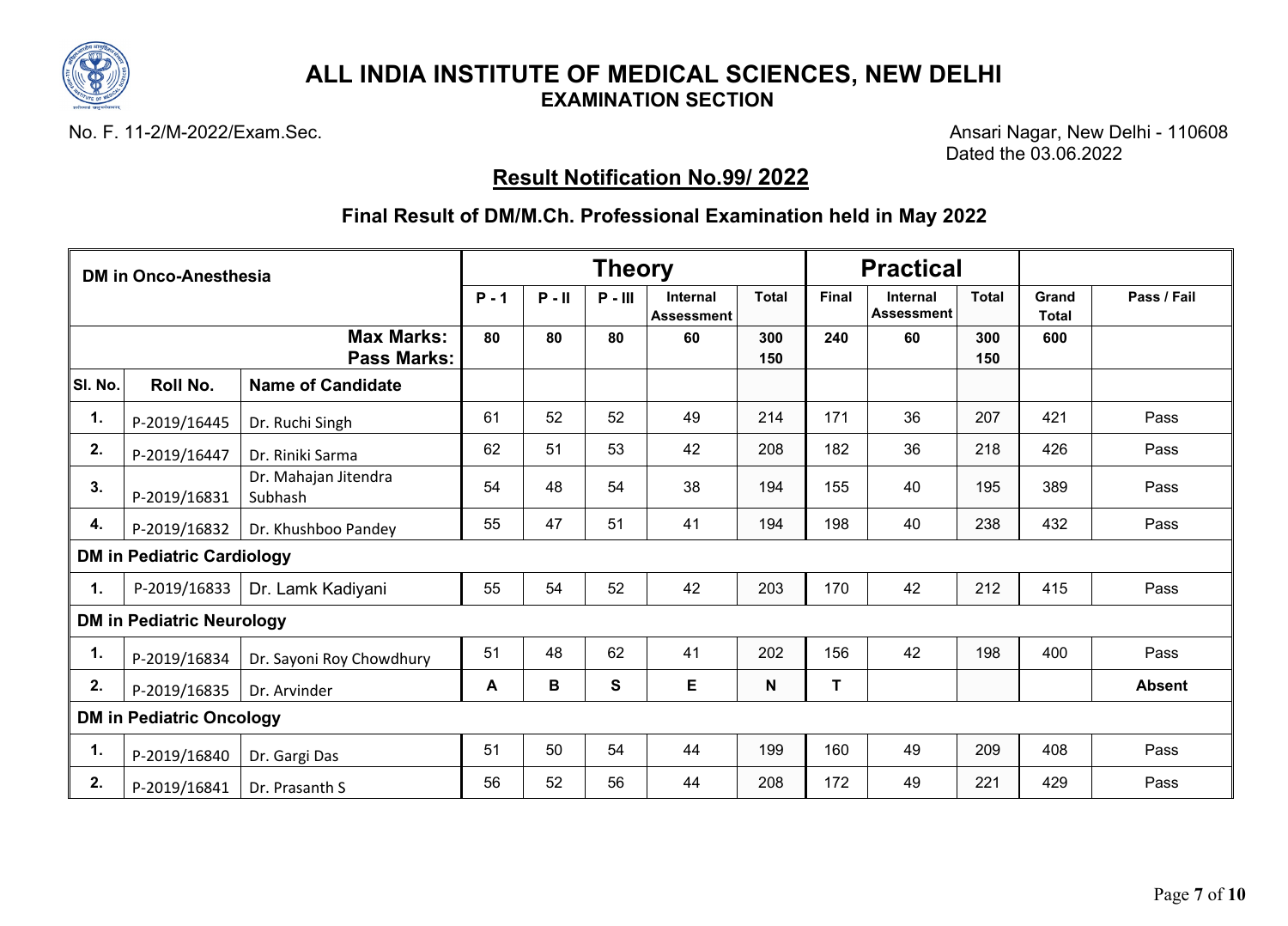

No. F. 11-2/M-2022/Exam.Sec. Ansari Nagar, New Delhi - 110608 Dated the 03.06.2022

# **Result Notification No.99/ 2022**

|                | DM in Pulmonary, Critical Care & Sleep<br><b>Medicine</b> |                                         |         |          | <b>Theory</b> |                                      |              |       | <b>Practical</b>                     |              |                       |             |
|----------------|-----------------------------------------------------------|-----------------------------------------|---------|----------|---------------|--------------------------------------|--------------|-------|--------------------------------------|--------------|-----------------------|-------------|
|                |                                                           |                                         | $P - 1$ | $P - II$ | $P - III$     | <b>Internal</b><br><b>Assessment</b> | <b>Total</b> | Final | <b>Internal</b><br><b>Assessment</b> | <b>Total</b> | Grand<br><b>Total</b> | Pass / Fail |
|                |                                                           | <b>Max Marks:</b><br><b>Pass Marks:</b> | 80      | 80       | 80            | 60                                   | 300<br>150   | 240   | 60                                   | 300<br>150   | 600                   |             |
| SI. No.        | Roll No.                                                  | <b>Name of Candidate</b>                |         |          |               |                                      |              |       |                                      |              |                       |             |
| 1.             | P-2019/16836                                              | Dr. Vidushi Rathi                       | 43      | 55       | 54            | 40                                   | 192          | 168   | 39                                   | 207          | 399                   | Pass        |
|                | <b>DM In Reproductive Medicine</b>                        |                                         |         |          |               |                                      |              |       |                                      |              |                       |             |
| $\mathbf{1}$ . | P-2019/16838                                              | Dr. Reeta                               | 56      | 55       | 54            | 41                                   | 206          | 155   | 46                                   | 201          | 407                   | Pass        |
|                | M.Ch. in C.T.V.S.                                         |                                         |         |          |               |                                      |              |       |                                      |              |                       |             |
| 1.             | P-2019/16842                                              | Dr. Rajanikant Kumar                    | 48      | 50       | 50            | 38                                   | 186          | 148   | 42                                   | 190          | 376                   | Pass        |
| 2.             | P-2019/16843                                              | Dr. Tanushree Kar                       | 50      | 52       | 55            | 42                                   | 199          | 170   | 45                                   | 215          | 414                   | Pass        |
| 3.             | P-2019/16844                                              | Dr. Afroza Firodous                     | 48      | 50       | 51            | 44                                   | 193          | 150   | 45                                   | 195          | 388                   | Pass        |
| 4.             | P-2019/16845                                              | Dr. Abhishek Sharma                     | 48      | 50       | 49            | 40                                   | 187          | 165   | 42                                   | 207          | 394                   | Pass        |
| 5.             | P-2019/16846                                              | Dr. Murali Mohan Soma                   | 47      | 50       | 49            | 40                                   | 186          | 145   | 40                                   | 185          | 371                   | Pass        |
|                | M.Ch. in G.I. Surgery                                     |                                         |         |          |               |                                      |              |       |                                      |              |                       |             |
| 1.             | P-2019/16847                                              | Dr. Danny Joy                           | 40      | 42       | 44            | 35                                   | 161          | 140   | 35.5                                 | 175.5        | 337                   | Pass        |
| 2.             | P-2019/16848                                              | Dr. Sachin Jain                         | 44      | 44       | 45            | 35                                   | 168          | 135   | 30.5                                 | 165.5        | 334                   | Pass        |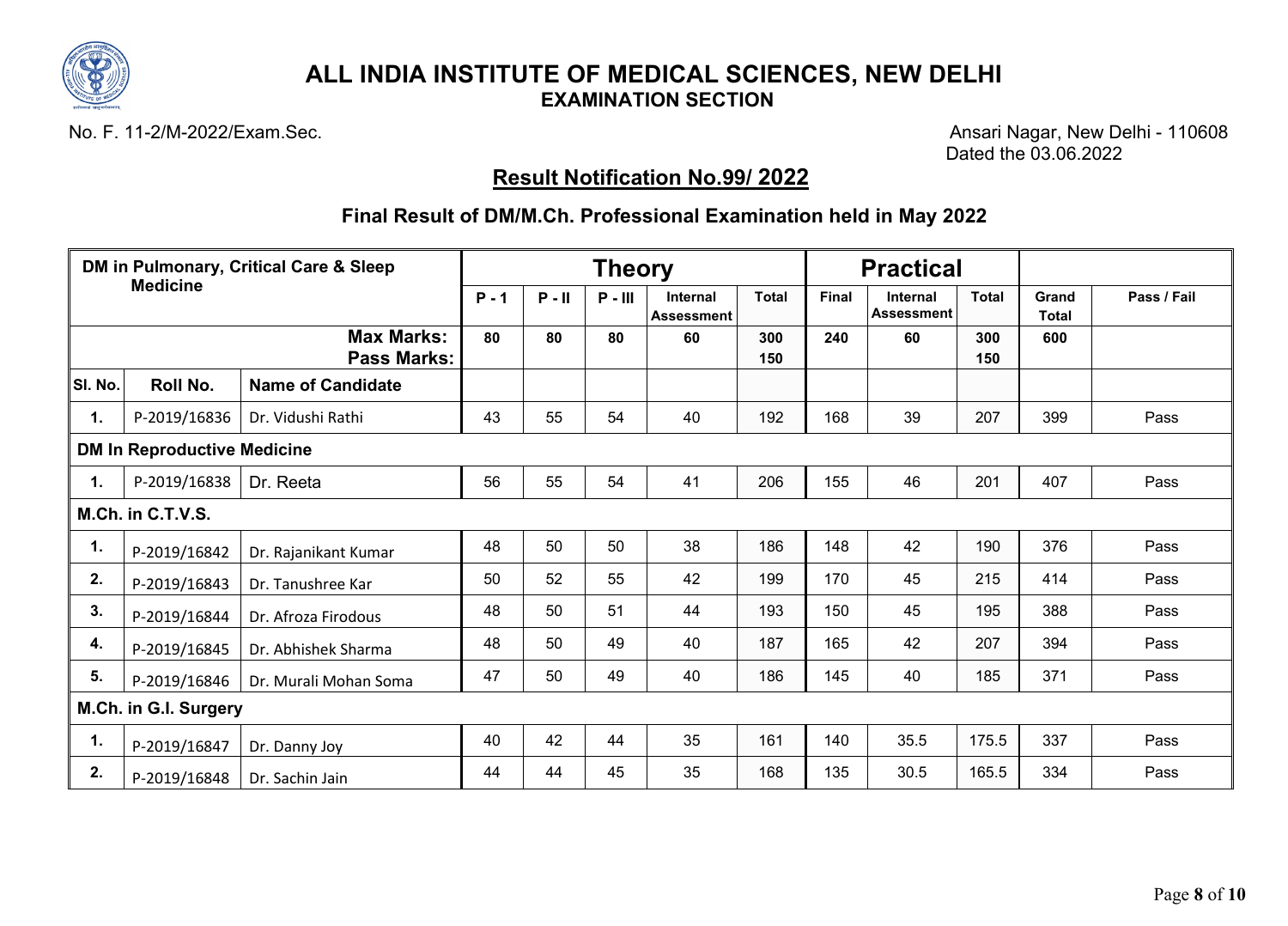

No. F. 11-2/M-2022/Exam.Sec. Ansari Nagar, New Delhi - 110608 Dated the 03.06.2022

# **Result Notification No.99/ 2022**

|         | M.Ch. in Minimal Access Surgery & General<br><b>Surgery</b> |                                           |         |          | <b>Theory</b> |                                      |              |       | <b>Practical</b>              |              |                       |             |
|---------|-------------------------------------------------------------|-------------------------------------------|---------|----------|---------------|--------------------------------------|--------------|-------|-------------------------------|--------------|-----------------------|-------------|
|         |                                                             |                                           | $P - 1$ | $P - II$ | $P - III$     | <b>Internal</b><br><b>Assessment</b> | <b>Total</b> | Final | Internal<br><b>Assessment</b> | <b>Total</b> | Grand<br><b>Total</b> | Pass / Fail |
|         |                                                             | <b>Max Marks:</b><br><b>Pass Marks:</b>   | 80      | 80       | 80            | 60                                   | 300<br>150   | 240   | 60                            | 300<br>150   | 600                   |             |
| SI. No. | Roll No.                                                    | <b>Name of Candidate</b>                  |         |          |               |                                      |              |       |                               |              |                       |             |
| 1.      | P-2019/16475                                                | Dr. Khaja Abdul Moin Baig                 | 61      | 50       | 65            | 44                                   | 220          | 163   | 43                            | 206          | 426                   | Pass        |
| 2.      | P-2019/16850                                                | Dr. Vitish Singla                         | 59      | 50.5     | 59            | 46.5                                 | 215          | 189   | 46.5                          | 236          | 451                   | Pass        |
|         | <b>M.Ch. in Neuro-Surgery</b>                               |                                           |         |          |               |                                      |              |       |                               |              |                       |             |
| 1.      | P-2017/14886                                                | Dr. Arunnath K                            | 43      | 43       | 48            | 38                                   | 172          | 140   | 37                            | 177          | 349                   | Pass        |
| 2.      | P-2017/15230                                                | Dr. Niveditha M                           | 65      | 63       | 68            | 48                                   | 244          | 170   | 50                            | 220          | 464                   | Pass        |
| 3.      | P-2017/15231                                                | Dr. Simranjeet Singh                      | 47      | 44       | 49            | 40                                   | 180          | 150   | 40                            | 190          | 370                   | Pass        |
| 4.      | P-2019/16480                                                | Dr. Karamsi Gopinath Naik                 | 70      | 43       | 54            | 35                                   | 202          | 135   | 35                            | 170          | 372                   | Pass        |
|         | M.Ch. in Pediatric Surgery                                  |                                           |         |          |               |                                      |              |       |                               |              |                       |             |
| 1.      | P-2017/14939                                                | Dr. Mehak Sehgal                          | 51      | 53       | 53.5          | 55                                   | 213          | 210   | 55                            | 265          | 478                   | Pass        |
|         |                                                             | M.Ch. in Plastic & Reconstructive Surgery |         |          |               |                                      |              |       |                               |              |                       |             |
| 1.      | P-2019/16851                                                | Dr. Bhosale Ranjit Sanjay                 | 41      | 46       | 47            | 38                                   | 172          | 150   | 38                            | 188          | 360                   | Pass        |
| 2.      | P-2019/16852                                                | Dr. Shruthi Chandrasekar                  | 60      | 62       | 60            | 38                                   | 220          | 192   | 38                            | 230          | 450                   | Pass        |